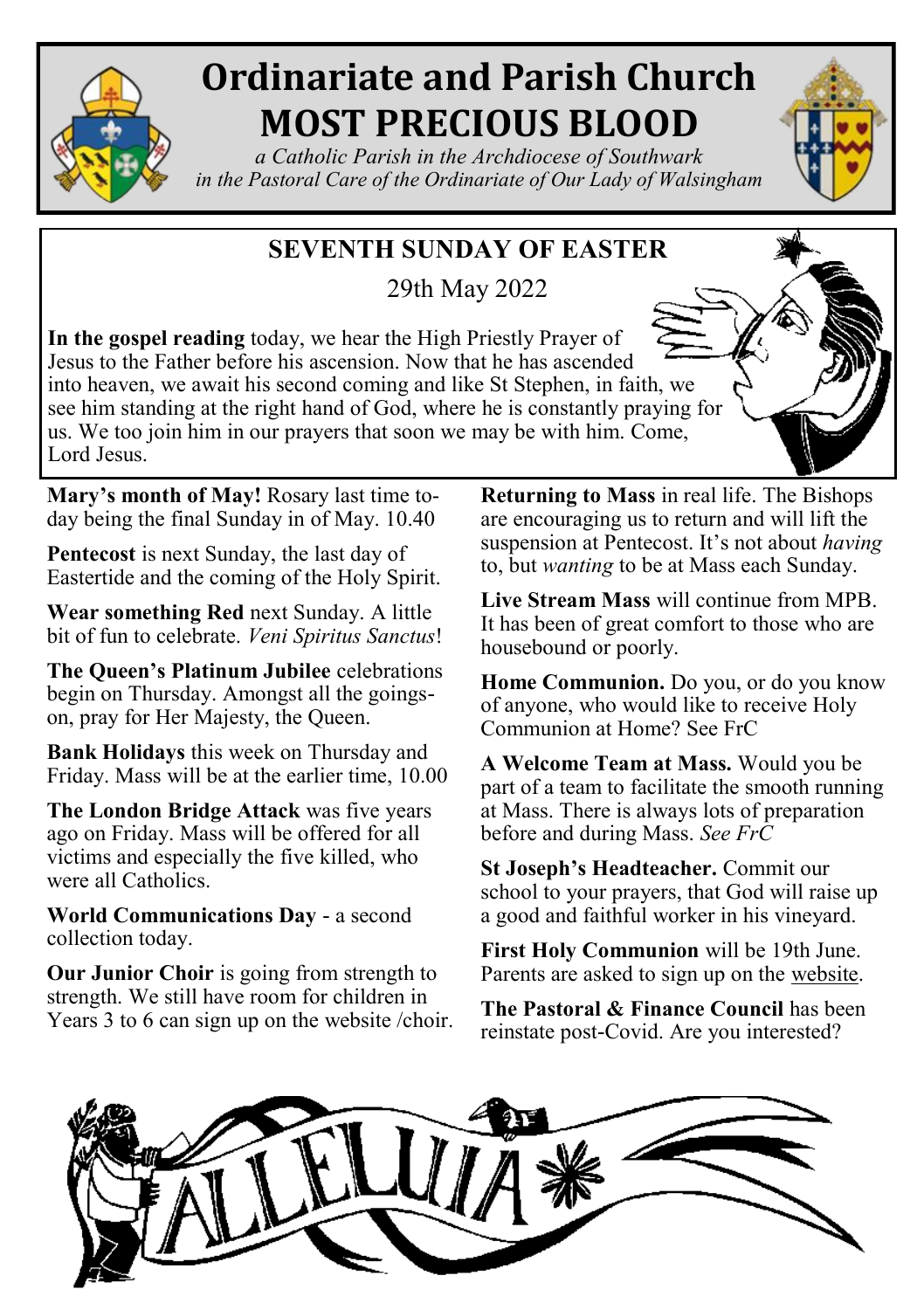# **CATHOLICS COME HOME**

During the pandemic, public worship was suspended for a time and there have been restrictions on parish life. As a result, people have been exploring other ways to practice their faith including Spiritual Communion via live streaming. People are now beginning to return to more regular patterns of parish life

#### **Longing for our Lord**

Attentive to the experience of the pandemic we lived our faith through limitations. We have heard of the longing which some express as a "homesickness". We want to be in the presence of the Blessed Sacrament. We yearn to celebrate the sacraments together, especially the Holy Sacrifice of the Mass. We desire to be nourished by our Lord in Holy Communion. The live streaming of the Mass and the remarkable response of our Catholic communities to those in need, have provided comfort, sustenance and resilience.

#### **The Eucharist, source and summit**

The Eucharist is the source and summit of our spiritual and pastoral life. Many people have said to us that they have appreciated the noble simplicity of the Mass at this time, which has allowed the mystery and majesty of our Lord's sacrificial love to shine through.

The central appeal of the Mass, its beauty and its transcendence, raises our minds and hearts to God in an unambiguous and compelling manner. Our Lord Jesus invites us to receive anew the gift of Sunday as the preeminent day, the day of the Resurrection, when the Church gathers to celebrate the Eucharist. Here we stand together before our heavenly Father, offering our thanksgiving and prayer, through our Saviour in the Holy Spirit. Here we receive Christ in his Word. Here we are nourished by Christ in his precious Body and Blood. This is our primary joy, for which there is no substitute, and from which we draw our strength.

#### **The Gift of the Sunday Eucharist**

The Sunday Eucharist is a gift; as God's holy people we are called to praise and thank God in the most sublime way possible. When the Church speaks of the Sunday obligation, it reminds us that attending Mass is a personal response to the selfless offering of Christ's love.

We recognise that, even now, for some people there may be certain factors which hinder attendance at Sunday Mass. The pandemic is not over! The risk of infection is still present. For some, there is legitimate fear in gathering together. As your bishops, we recognise that these prevailing circumstances suggest that not everyone is yet in the position to fulfil the absolute duty to attend freely Sunday Mass.

#### **Responding to the Gift**

We now encourage all Catholics to look again at the patterns which they have formed in recent months with regard to going to Mass on Sundays. This would include consideration and reflection about what we might do on Sundays, such as sports or shopping, or other leisure and social activities. This review, and the decisions which arise from it, fall to every Catholic and we trust this will be done with honesty, motivated by a real love for the Lord whom we encounter in the Mass.

The Sunday Mass is the very heartbeat of the Church and of our personal life of faith. We gather on the "first day of the week," and devote ourselves to the apostles' teaching and the fellowship, to the breaking of bread and the prayers (Acts 2:42). The Eucharist sustains us and spurs us on, renewing our gratitude and our hope. When we say "Amen" to Christ in receiving his Body and Blood, we express the love of God which is deep within us, and at the end of Mass, when we are sent forth, we express our love for our neighbour, especially those in need. These two dimensions reveal the full meaning of our faith. We are gathered together and sent out, we pray and are fed, we worship and we adore; these are intrinsic to our lives as those baptised into Christ.

> *The Bishops of England & Wales*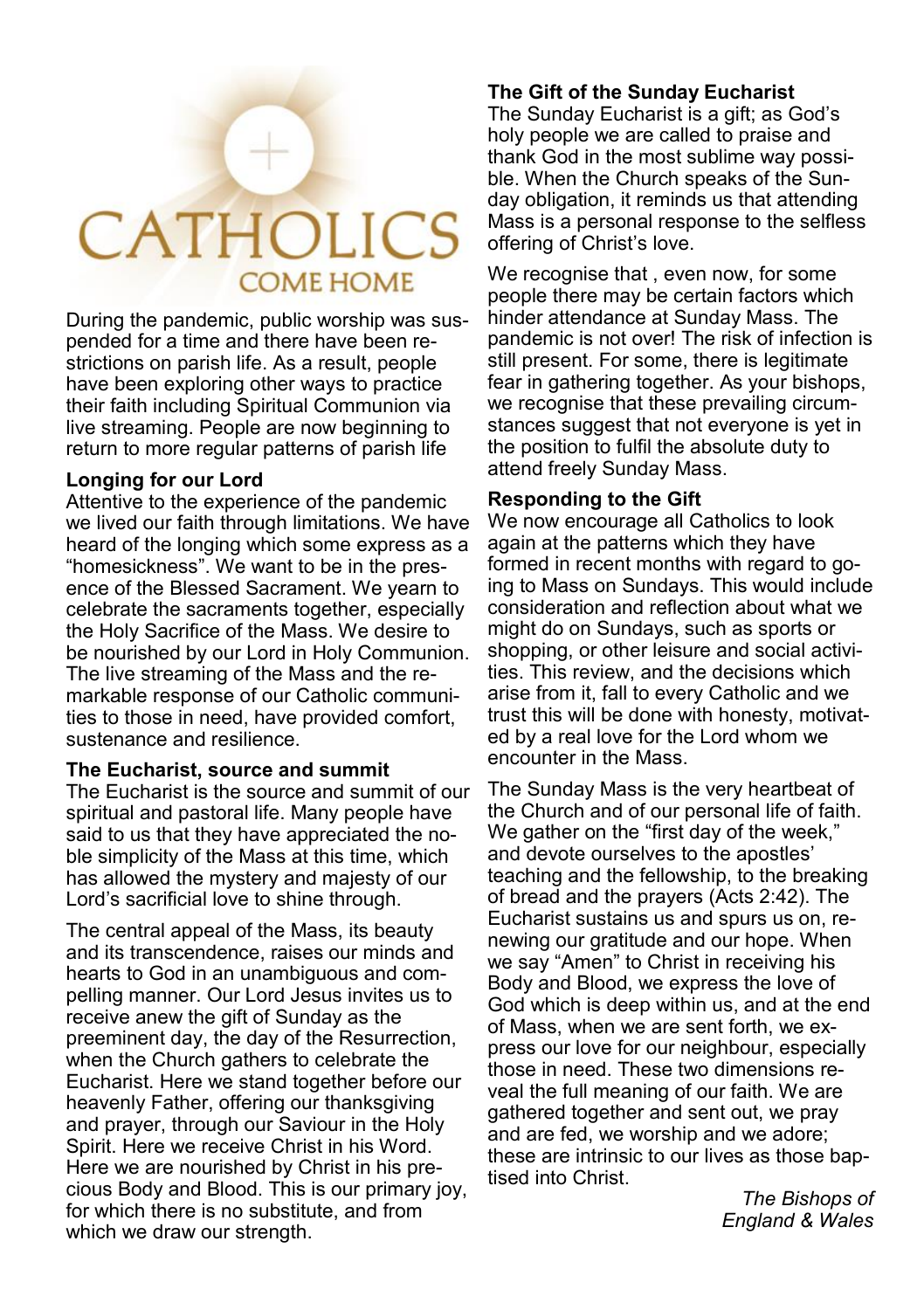



 Celebrations begin on Thursday this week *"Long may she reign over us"* prayer clearly works

**1st, 10th, 25th, 40th, 50th, 60th**  *or any special*  **Wedding Anniversary?**

The Archbishop invites you to **Mass for Anniversaries of Marriage**

> Saturday 9th July 15.00 St George's Cathedral

*All family members welcome* more details email [mflsw@rcaos.org.uk](mailto:mflsw@rcaos.org.uk)









*A message from Mgr Newton* Last Sunday was the first Sunday Mass I have attended since the consecration. It was wonderful to see the church building looking so nice, but more importantly the

 true Church, the people of God, you! Thank you for your warm welcome. Be assured of continued prayers for your work and witness in the Borough.